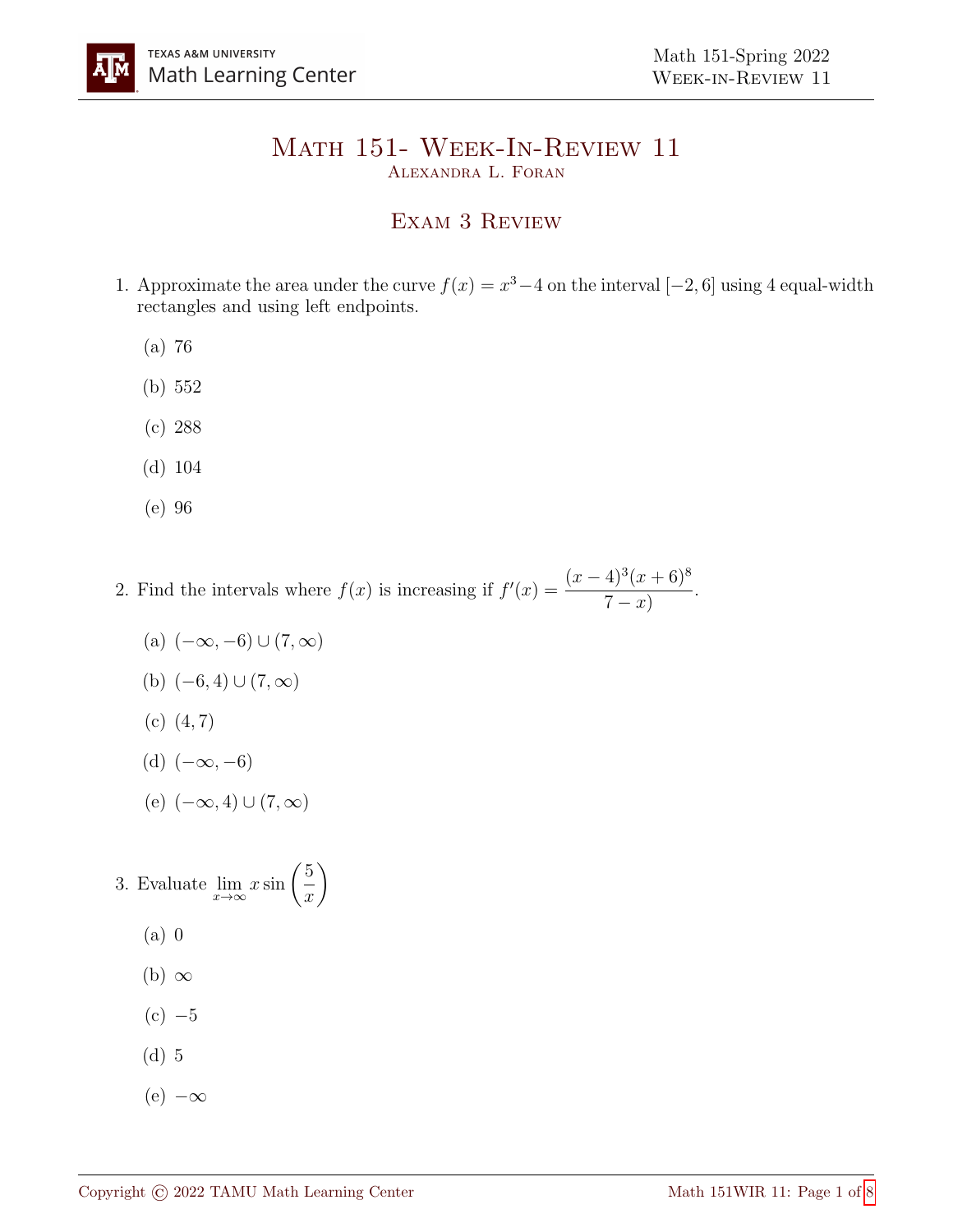A |M

4. Use the graph of  $f(x)$  given to evaluate  $\int^5$ −3  $f(x)dx$ .



- 5. Find the value(s) of c that satisfies the conclusion of the Mean Value Theorem for the function  $f(x) = \sqrt{2x} + 3$  on the interval  $\left[\frac{1}{2}\right]$ 2 , 2 1 .
	- (a) 1
	- (b)  $\frac{2}{6}$ 9
	- $(c)$  0
	- (d)  $\frac{9}{9}$ 8

(e) The Mean Value Theorem is not valid for this function on the given interval.

6. Find  $f(0)$  if  $f'(x) = \frac{1}{x}$  $x^2 + 1$  $-5 - \sin(x)$  and  $f(1) = \cos(1)$ (a) 6 -  $\frac{\pi}{4}$ 4 (b)  $\frac{\pi}{4}$ 4  $(c)$  4 +  $\pi$ 2 (d)  $5 - \frac{\pi}{2}$ 2 (e)  $\frac{\pi}{4}$ 4 − 5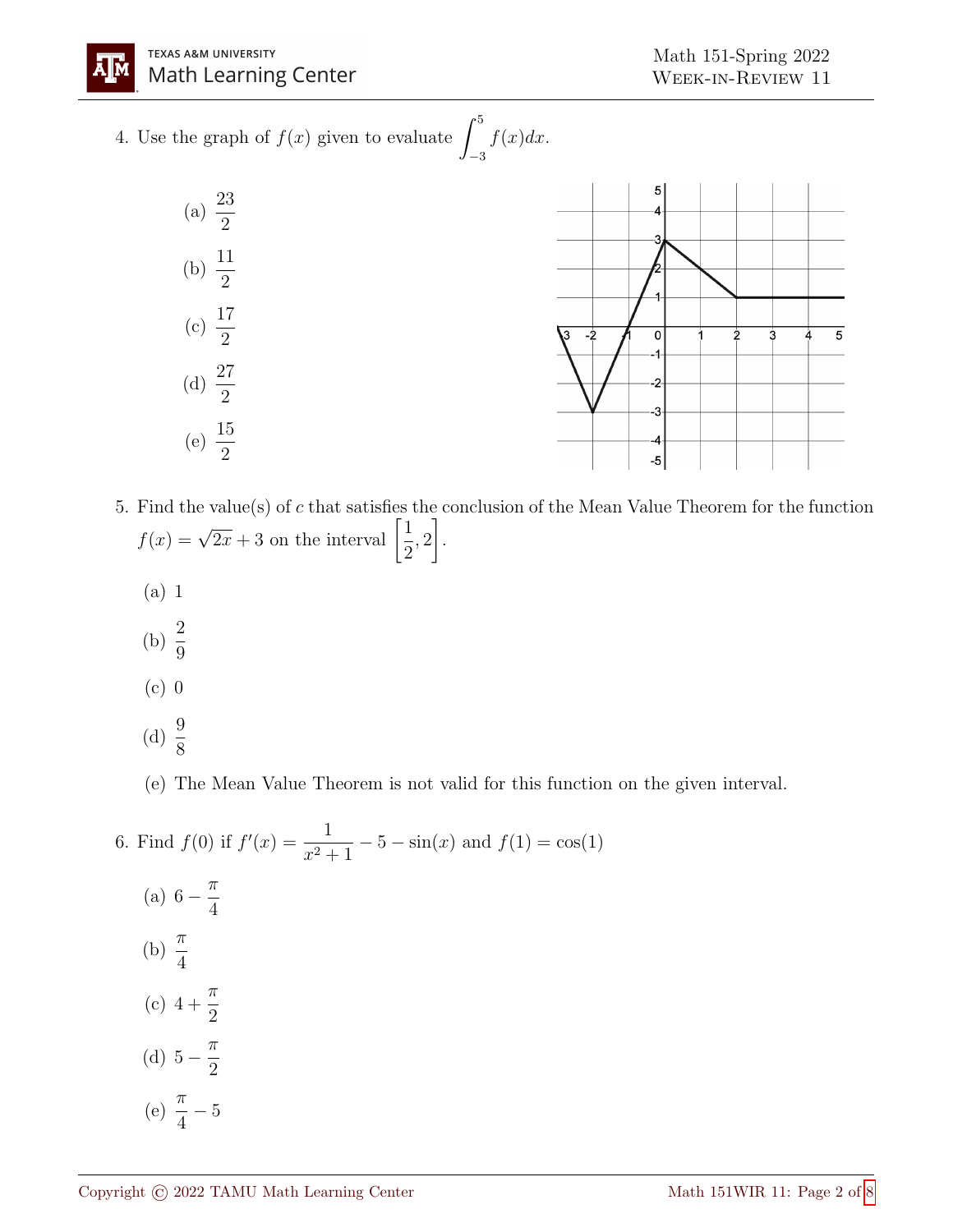7. Which of the following gives the exact area under the curve  $f(x) = (x^3 + 5)^2$  on the interval  $[1, 6]$ ?

(a) 
$$
\lim_{n \to \infty} \sum_{n=1}^{\infty} \frac{6}{n} \left( \left( 6 + \frac{6i}{n} \right)^3 + 5 \right)^2
$$
  
\n(b) 
$$
\lim_{n \to \infty} \sum_{n=1}^{\infty} \frac{5}{n} \left( \left( 1 + \frac{5i}{n} \right)^3 + 5 \right)^2
$$
  
\n(c) 
$$
\lim_{n \to \infty} \sum_{n=1}^{\infty} \frac{6i}{n} \left( \left( 1 - \frac{6i}{n} \right)^3 + 5 \right)^2
$$
  
\n(d) 
$$
\lim_{n \to \infty} \sum_{n=1}^{\infty} \frac{7}{n} \left( \left( 6 + \frac{7i}{n} \right)^3 + 5 \right)^2
$$
  
\n(e) 
$$
\lim_{n \to \infty} \sum_{n=1}^{\infty} \frac{5i}{n} \left( \left( 1 + \frac{5}{n} \right)^3 + 5 \right)^2
$$

8. Given the following graph, determine where the function would have points of inflection given:



ĀM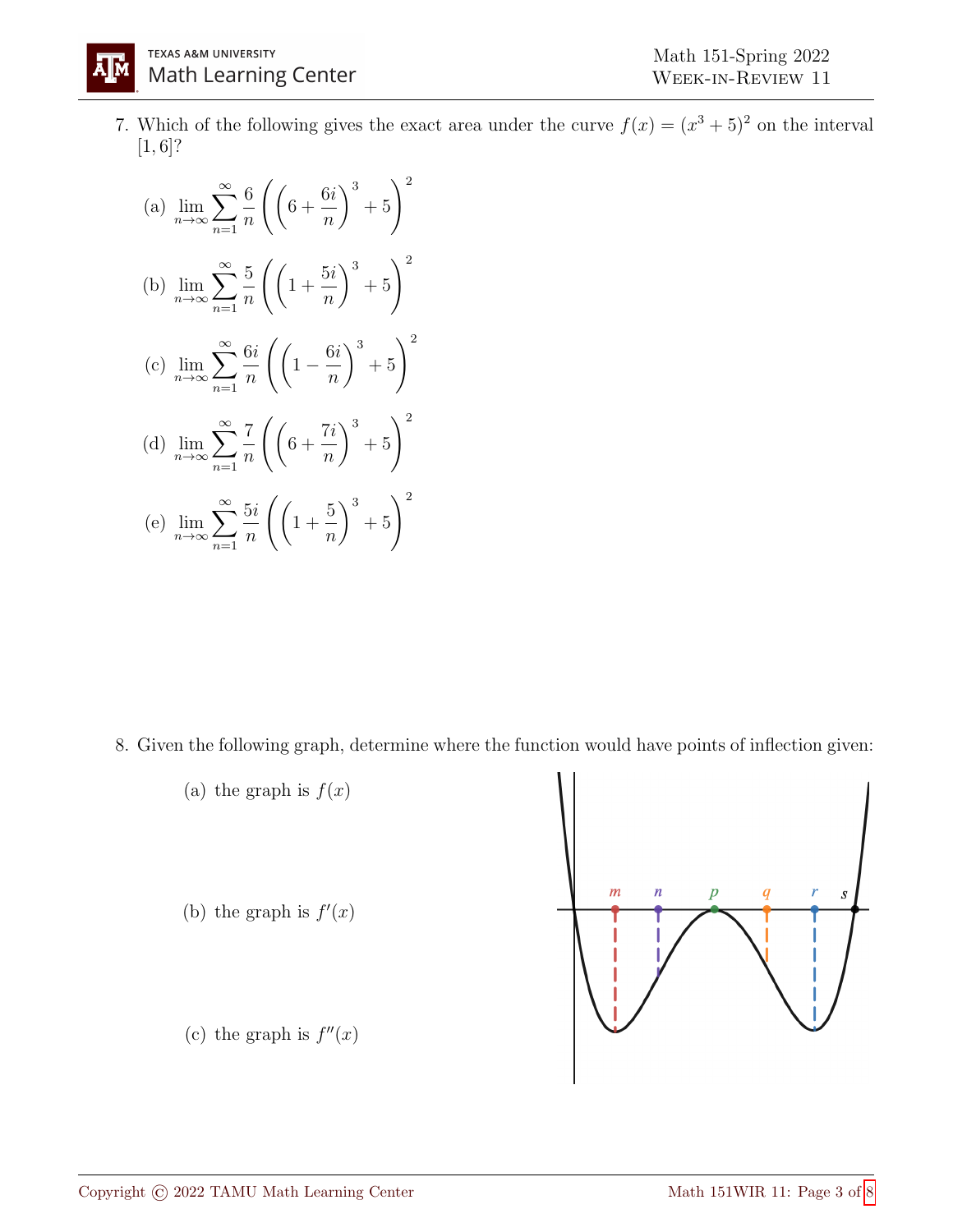

9. The top and bottom margins of a poster are 4cm and the side margins are each 3cm. If the area of the printed material on the poster is fixed at 1200 cm<sup>2</sup> , find the dimensions of the poster that will minimize the area of the full poster. Label the variables that you use in the picture. Clearly show or explain why your answer is a minimum.

10. Evaluate the following limits. (a)  $\lim_{x \to \infty} [\ln(2x^2 + 9) - 3\ln(x + 1)]$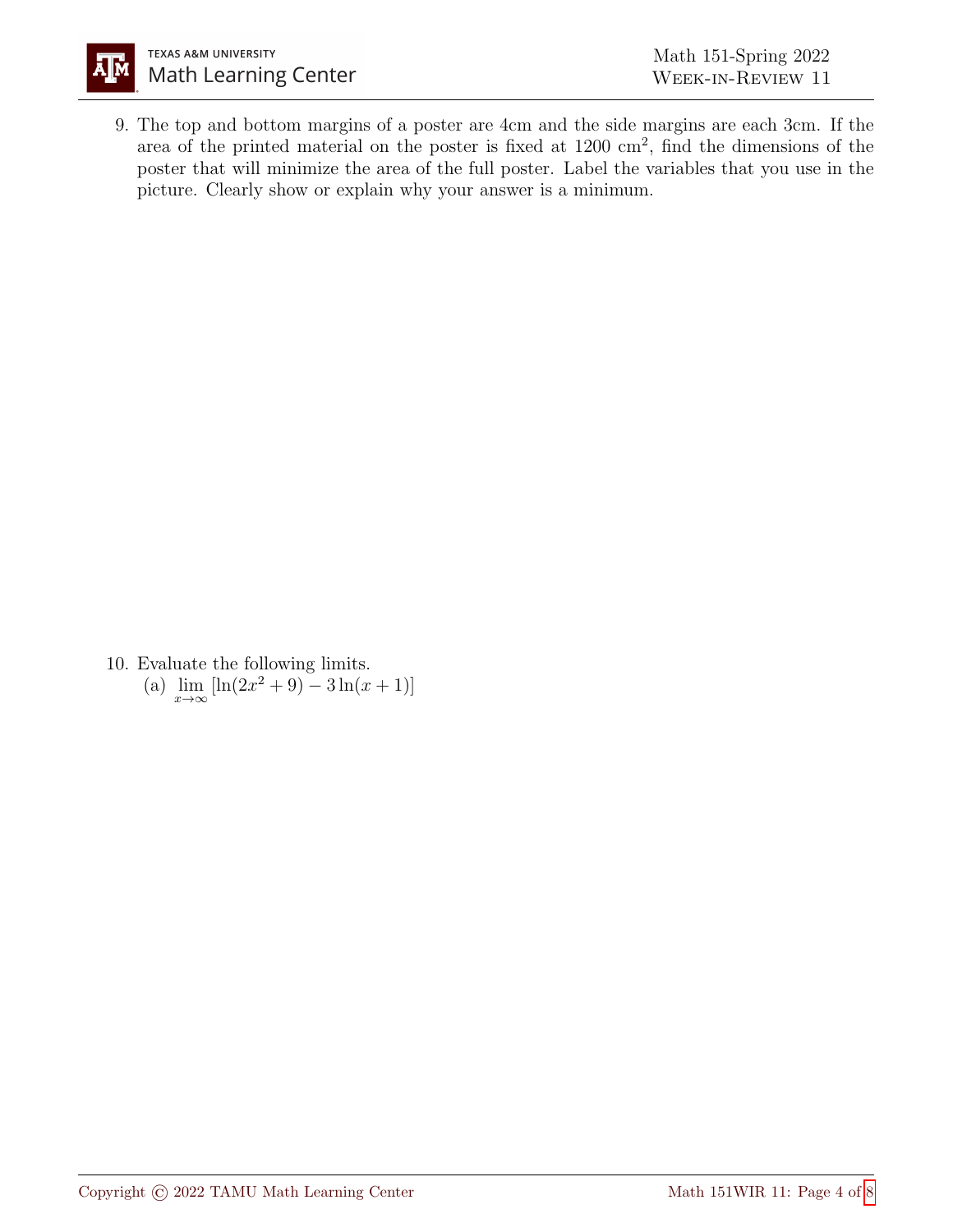

(b)  $\lim_{x \to 0^+} (1 + \sin(x))^{3/x^2}$ 

(c)  $\lim_{x \to 0^+} (2^x - 1) \csc(x)$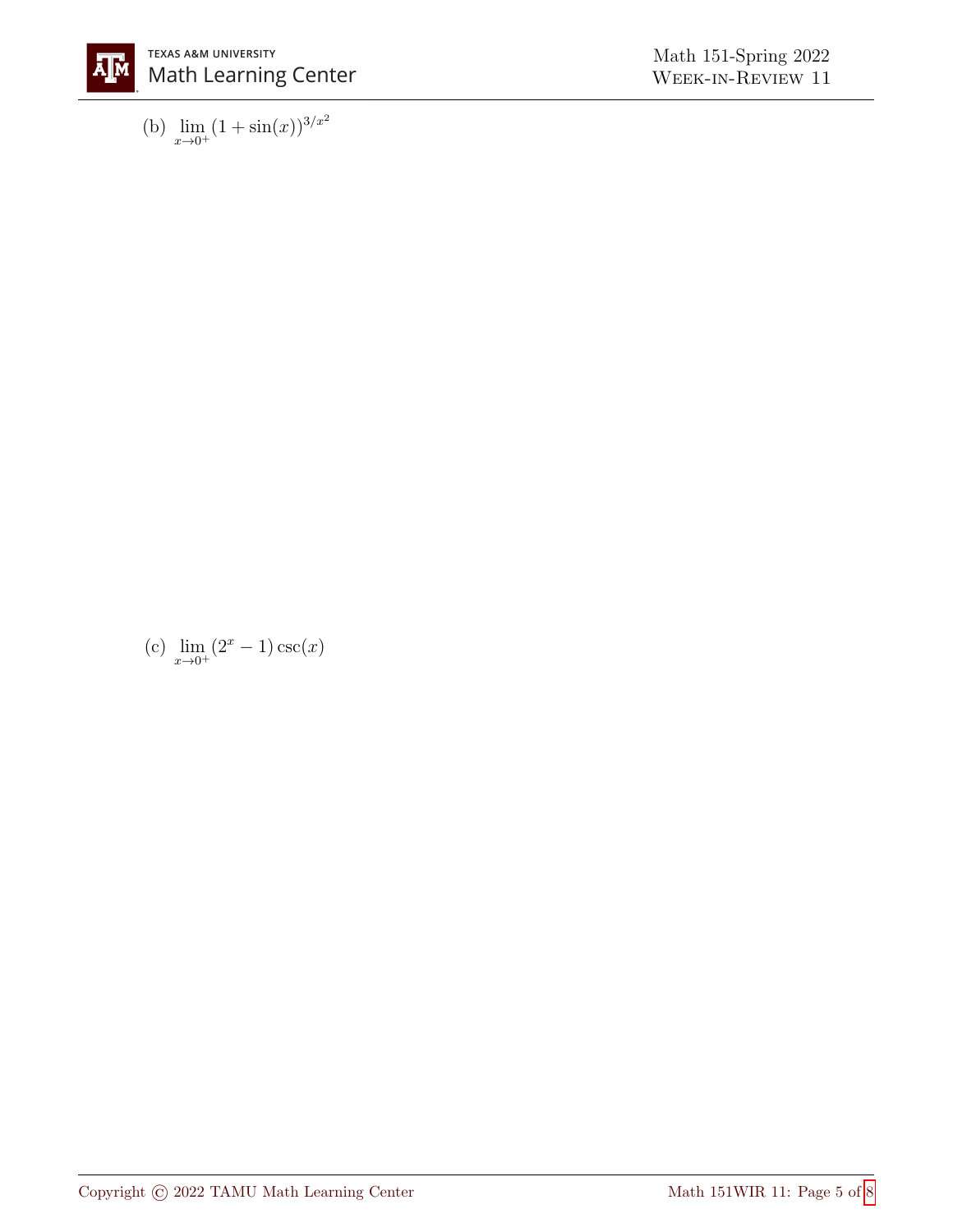11. Find 
$$
f(x)
$$
.  
\n(a)  $f'(x) = 4^x + \sqrt[3]{x^4} - \frac{1}{7x} - \sin(x)$ 

(b) 
$$
f'(x) = \frac{2x^3 - 7}{x^4}
$$

(c) 
$$
f'(x) = x^2(8x - 3)
$$
 and  $f(1) = -1$ 

(d) 
$$
f'(x) = 4x^3 + \frac{6}{1+x^2} - 7
$$
 and  $f(0) = 9$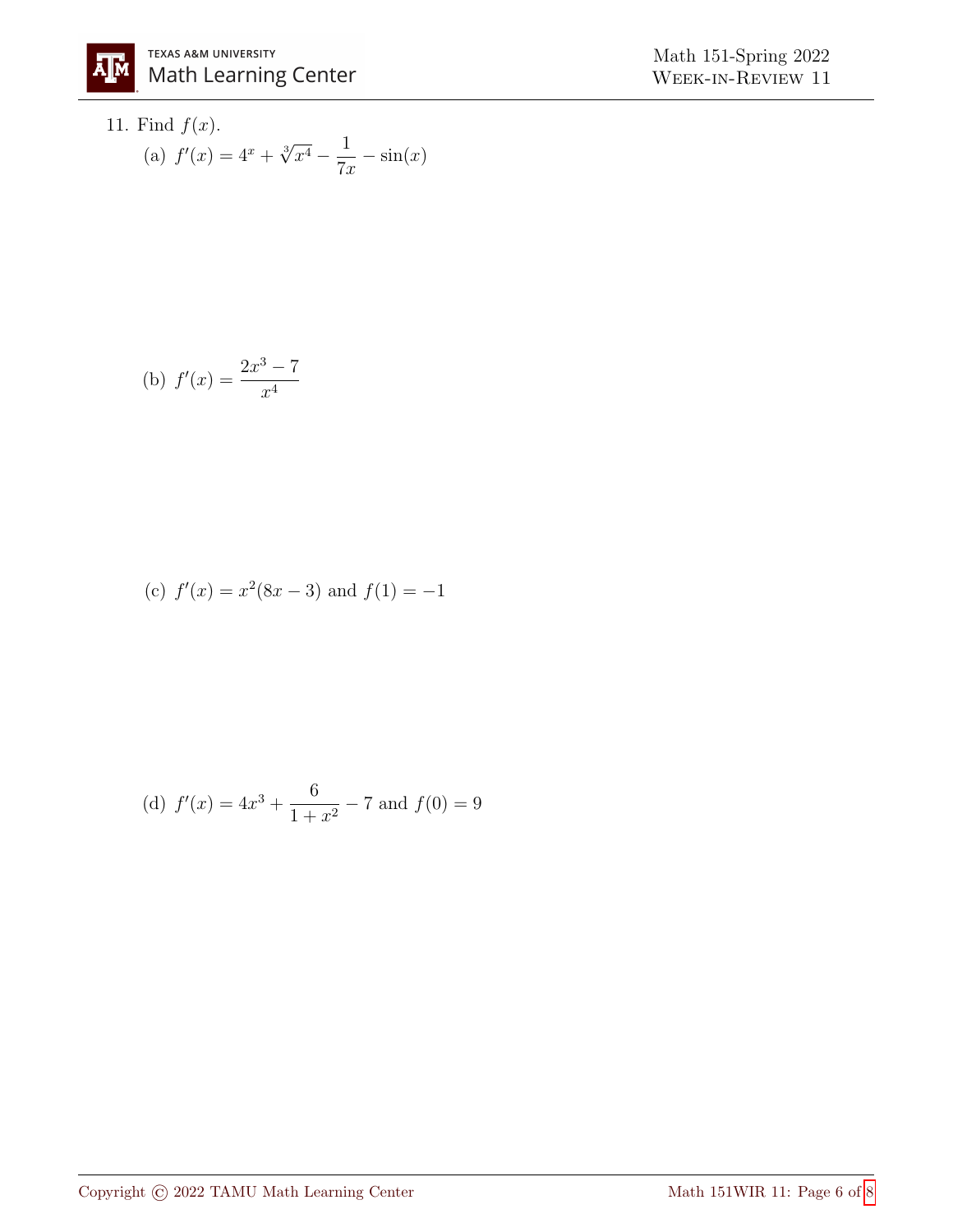- 12. Find the value of c that satisfies the conclusion of the Mean Value Theorem for the function  $f(x) = \frac{4}{x}$  $\boldsymbol{x}$ on the interval  $[-1, 4]$ .
	- (a) 3
	- $(b) -2$
	- (c) 1
	- (d) 0
	- (e) The Mean Value Theorem is not valid for this function on the given interval.
- 13. The domain of  $f(x)$  is all real numbers and  $f''(x) = x^3(x^2+16)(x-1)$ . Give the x-coordinate(s) of the inflection point.
	- (a)  $x=0$
	- (b)  $x = 1$
	- (c)  $x = -4, 0, 1, 4$
	- (d)  $x = 0$  and  $x = 1$
	- (e)  $f(x)$  has no inflection points
- 14. Find the absolute extrema for  $f(x) = \frac{4}{x}$  $\overline{x}$  $+$  $\boldsymbol{x}$ 4  $+ 2$  on the interval  $[1, 5]$ . (a) The absolute maximum value is  $\frac{25}{4}$ 4 and the absolute minimum value is 4 (b) The absolute maximum value is  $\frac{81}{20}$ 20 and the absolute minimum value is 4 (c) The absolute maximum value is  $\frac{25}{4}$ 4 and the absolute minimum value is  $\frac{81}{20}$ 20 (d) The absolute maximum value is 6 and the absolute minimum value is  $\frac{81}{20}$ 20 (e) None of these.